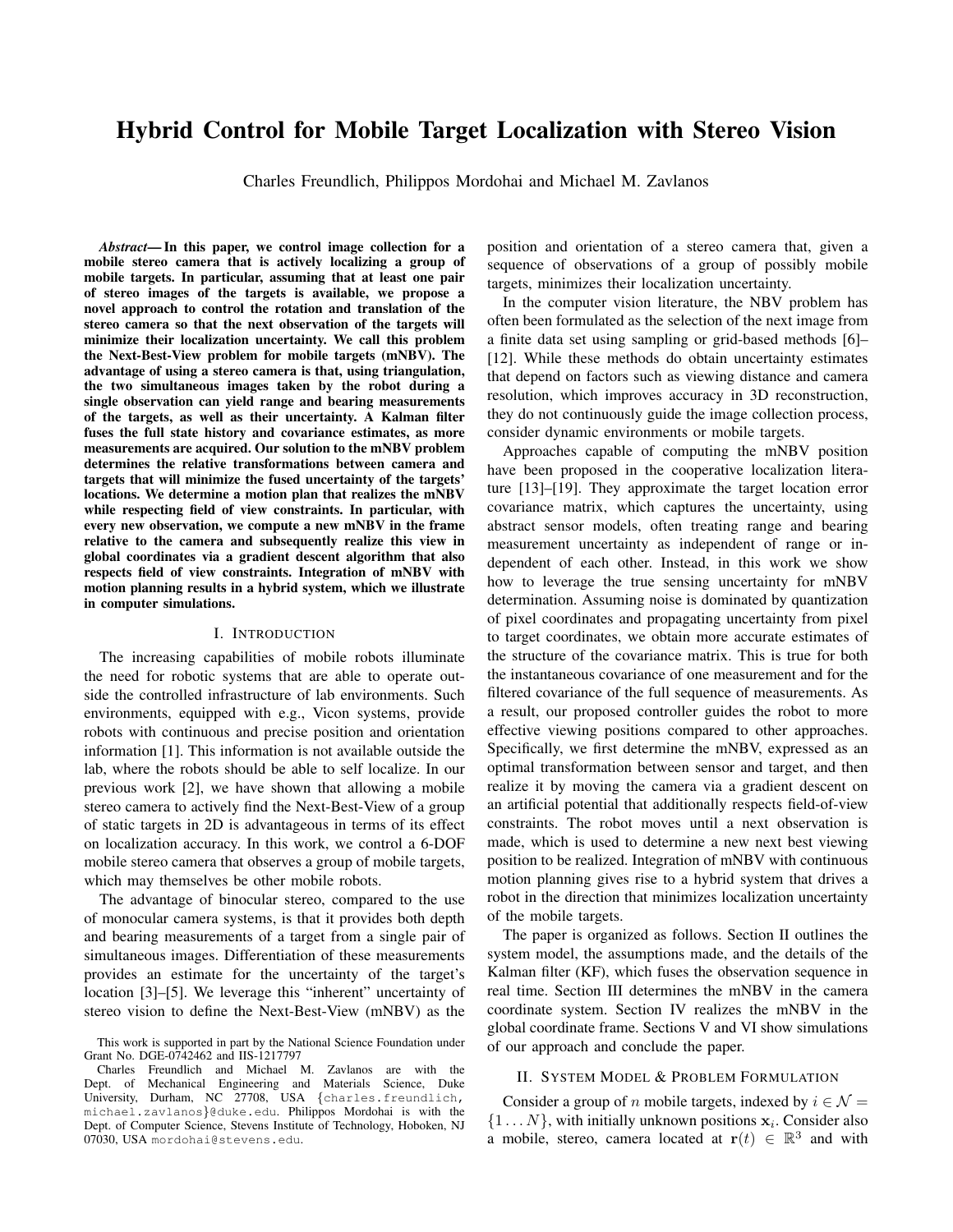

Fig. 1. Stereo geometry in 3D. Two rays from the camera centers to a target located at  $\mathbf{p}_i$  creates a pair of image coordinates,  $(x_L, y)$  and  $(x_R, y)$ .

orientation  $R(t) \in SO(3)$ , which is the special orthogonal group of dimension three, with respect to the global frame at time  $t \geq 0$ . The relative coordinate frame is anchored to the stereo camera. This frame, hereafter referred to as the relative coordinates, is oriented such that, without loss of generality, the  $x$ -axis joins the centers of two monocular cameras and the positive z-axis measures range. We denote the two cameras by  $(L)$  and  $(R)$ . The  $(L)$  and  $(R)$  camera centers are located at  $(-b/2, 0, 0)$  and  $(b/2, 0, 0)$  in the relative coordinates, where b denotes the baseline.

The position of target  $i$  with respect to the relative camera frame is

$$
\mathbf{p}_i \triangleq \mathbf{p}(x_{Li}, x_{Ri}, y_i) = \begin{bmatrix} \frac{b(x_{Li} + x_{Ri})}{2(x_{Li} - x_{Ri})} \\ \frac{by_i}{x_{Li} - x_{Ri}} \\ \frac{bf}{x_{Li} - x_{Ri}} \end{bmatrix}, \quad (1)
$$

 $\sim$  .  $\sim$ 

where  $f$  denotes the focal length of the camera lens, measured in pixels, and  $x_{Li}$ ,  $x_{Ri}$ , and  $y_i$  denote the coordinates of target i, measured in pixels, on the left and right camera images, as in Fig. 1, noting that  $y_i$  is equal in each image by the epipolar constraint. Since the actual coordinates of target  $i$  on the two images can be anywhere within these pixels, we may assume that they are uniformly distributed around the pixel centers. We denote the pixel centers by  $\hat{x}_{Li}$ ,  $\hat{x}_{Ri}$ , and  $\hat{y}_i$ , which now take values in  $\mathbb{Z}$ . In view of (1), the above pixelation errors on the images work their way in the coordinates  $p_i$  of target i in space causing non-Gaussian error distributions [3], [5]. For convenience, we follow [4], [20] and approximate the uniform pixelation errors as Gaussian to allow uncertainty propagation from image to world coordinates. Under this assumption, the localization error of the target in the relative camera frame will also be Gaussian with mean  $\hat{\mathbf{p}}_i = \mathbf{p}(\hat{x}_{Li}, \hat{x}_{Ri}, \hat{y}_i)$  and covariance  $\Sigma_i \in \mathbb{S}^3_+$  in global coordinates, where  $\mathbb{S}^3_+$  denotes the set of  $3 \times 3$  symmetric positive definite matrices. An analytical representation of  $\Sigma_{i,k}$  is given in Section III.

## *A. Kalman Filtering for Mobile Targets*

Now, assume that the stereo camera has made a sequence of observations of the mobile targets. Introduce an index

 $k \geq 0$  associated with every observation such that  $y_{i,k} \in \mathbb{R}^3$ denotes the observation and  $\Sigma_{i,k} \in \mathbb{S}^3_+$  denotes its associated covariance, which is always in the global frame.

The goal of localization is to create accurate state information for a group of targets based on these observations. We consider the history of measurements with a Kalman filter (KF), which is an efficient information filter that incorporates noisy observations within a system model to create accurate state estimates [18].

Let  $z_i = [x_i^T \dot{x}_i^T \ddot{x}_i^T]^T$  be the true state of target *i*. Since observations are discrete events, we model the continuous time evolution of  $z_i$  with the discrete time linear system

$$
\mathbf{z}_{i,k} = \Phi \mathbf{z}_{i,k-1} + \mathbf{u}_{i,k-1},\tag{2a}
$$

$$
\mathbf{y}_{i,k} = H\mathbf{z}_{i,k} + \mathbf{v}_{i,k},\tag{2b}
$$

where  $H = [I_{3\times 3} \mathbf{0}_{3\times 6}]$ ,  $\Phi$  is the state transition matrix,  $u_{i,k-1}$  and  $v_{i,k}$  are noise terms, and  $cov(v_{i,k}) = \sum_{i,k}$ . The specific nature of  $\Phi$  and **u**, including time-based adaptations and initialization procedures, is well studied from the perspective of mobile target tracking [21], [22]. In Section V, we use a constant acceleration model for  $\Phi$ . The term  $\mathbf{u}_{i,k-1}$ can be used to account for variations in the acceleration; see [21]. If *a priori* knowledge of the target trajectories is available, more specific models of  $\Phi$  can be used. For any target motion model, denote by  $\hat{\mathbf{z}}_i$  the estimate of  $\mathbf{z}_i$ . Also, denote the covariance of  $\hat{\mathbf{z}}_i - \mathbf{z}_i$  by  $U_i$ . Given prior estimates  $\hat{\mathbf{z}}_{i,k-1|k-1}$  and  $U_{i,k-1|k-1}$ , the Kalman Filter for target i is

$$
\hat{\mathbf{z}}_{i,k|k-1} = \Phi \hat{\mathbf{z}}_{i,k-1|k-1},\tag{3a}
$$

$$
U_{i,k|k-1} = \Phi U_{i,k-1|k-1} \Phi^T + W_k,
$$
\n(3b)

$$
K_k = U_{i,k|k-1} H^T \left[ H U_{i,k|k-1} H^T + \Sigma_{i,k} \right]^{-1}, \quad (3c)
$$

$$
\hat{\mathbf{z}}_{i,k|k} = \hat{\mathbf{z}}_{i,k|k-1} + K_k \left[ \mathbf{y}_{i,k} - H \hat{\mathbf{z}}_{i,k|k-1} \right], \quad (3d)
$$

$$
U = U, \quad \mathbf{K} \quad \mathbf{H} \quad (2a)
$$

$$
U_{i,k|k} = U_{i,k|k-1} - K_k H U_{i,k|k-1},
$$
\n(3e)

where  $W_k$  is process noise related to  $\mathbf{u}_{i,k}$ , which is explicitly given in [21], along with a simple initialization protocol. From equation (3e) and the results of [23], a closed form expression for the fused covariance estimate follows in the form of a Lemma. The proof is omitted.

*Lemma 2.1:* Let  $U_{i,k|k-1}$  denote the fused covariance of all prior observations and  $\Sigma_{i,k}$  denote the covariance of the most recent measurement. Then, the location estimate of target i,  $H\hat{\mathbf{z}}_{i,k|k}$ , has a covariance matrix, which we hereafter denote by  $\Xi_{i,k}$ , given by

$$
\Xi_{i,k} \triangleq H U_{i,k|k} H^T = \left[ \left( H U_{i,k|k-1} H^T \right)^{-1} + \Sigma_{i,k}^{-1} \right]^{-1} (4)
$$

# *B. The Mobile Next Best View Problem*

Suppose there have been  $k - 1$  observations of the group of mobile targets in  $N$ , and let

$$
HU_{s,k|k-1}H^T \text{ with } s = \underset{j \in \mathcal{N}}{\operatorname{argmax}} \left\{ \operatorname{tr} \left[ HU_{j,k|k-1}H^T \right] \right\}
$$
\n
$$
\tag{5}
$$

denote the predicted covariance of the worst localized target and

$$
HU_{c,k|k-1}H^{T} = \frac{1}{n}H\sum_{i\in\mathcal{N}}U_{i,k|k-1}H^{T}.
$$
 (6)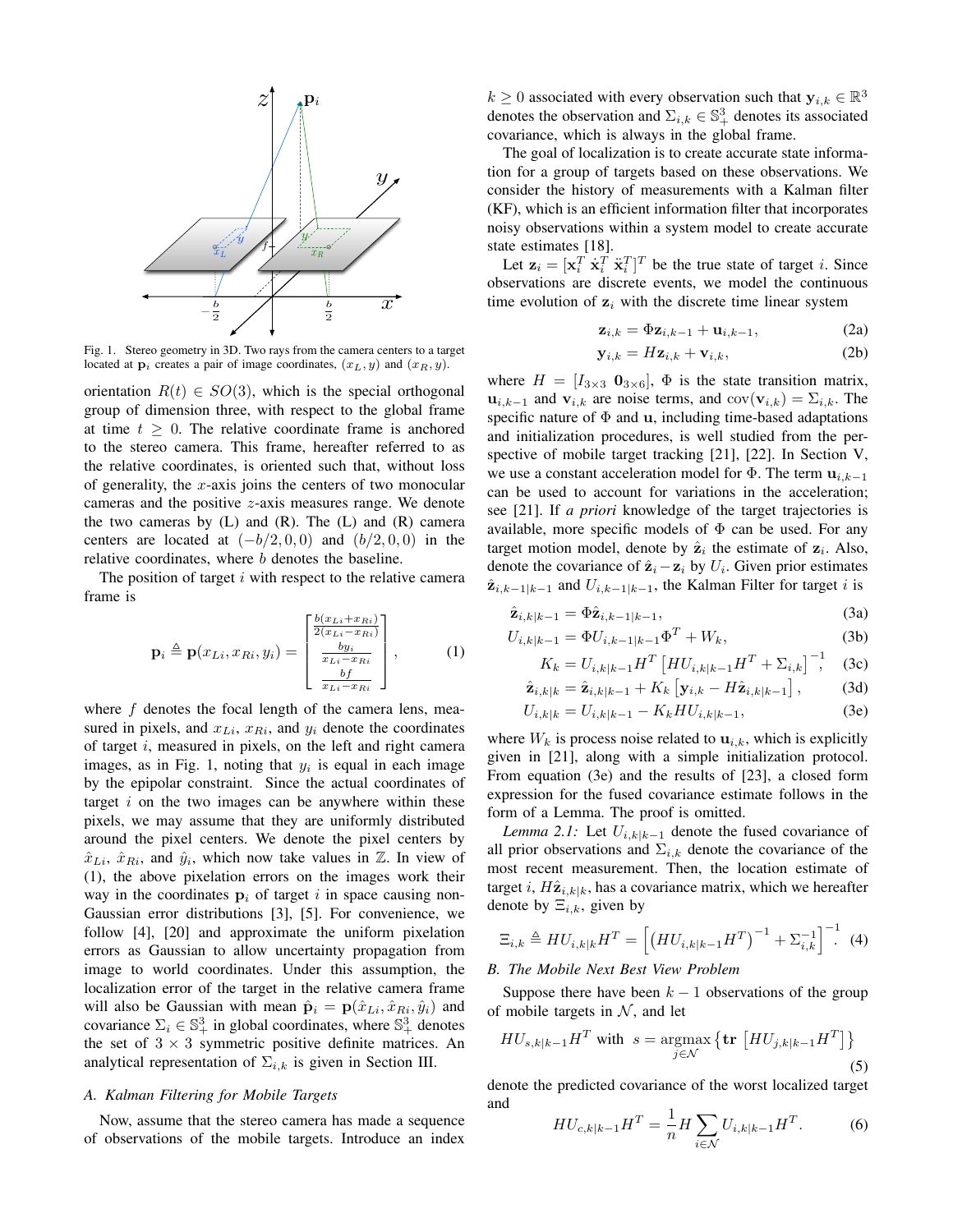denote the average of all predicted target covariances at iteration  $k$ . The problem that we address in this paper is as follows.

*Problem 1 (Next Best View):* Given the predicted covariance of the worst localized target  $HU_{s,k|k-1}H^T$  (respectively, the average of the targets' predicted covariances  $HU_{c,k|k-1}H^T$  and the predicted next location  $z_{s,k|k-1}$  of target s (respectively, the average of the targets' predicted locations  $\mathbf{z}_{c,k|k-1}$ ), determine  $\mathbf{p}_{s,k}$  (respectively,  $\mathbf{p}_{c,k}$ ) so that  $\text{tr}[\Xi_{s,k}]$  (respectively,  $\text{tr}[\Xi_{c,k}]$ ) is minimized.

In problem 1, we have chosen the trace as a measure of uncertainty among other choices, such as the determinant or the maximum eigenvalue. It is shown in [24] that all such criteria behave similarly in practice. Since minimization of  $tr[\Xi_{s,k}]$  is associated with improving localization of the worst localized target, we call it the *supremum objective*. We call minimization of  $\text{tr}[\Xi_{c,k}]$  the *centroid objective*. Clearly,  $\Xi_{s,k}$  will depend only on the predicted next position of the worst localized target, which we denote by  $\mathbf{p}_{s,k}$ , but  $\Xi_{c,k}$  will depend on the predicted next positions  $\mathbf{p}_{i,k} \forall i \in \mathcal{N}$ . Attempting to find a  $p_{c,k}$  that solves Problem 1 by controlling the relative coordinates  $\mathbf{p}_i$  of all targets simultaneously requires a nonconvex constraint to maintain consistency between images. Instead, we place a virtual target at the centroid,  $\mathbf{p}_c = \frac{1}{n} \sum_{i \in \mathcal{N}} \mathbf{p}_i$ . The centroid serves as a proxy for all targets.

In what follows, we decompose optimization of the above objectives in the relative camera frame and the global frame. Integration of the two stages results in a hybrid control scheme, where the next best views obtained by every new observation correspond to the switching signal in the continuous motion of the camera.

#### III. CONTROLLING THE RELATIVE FRAME

Assume that  $k - 1$  observations are already available and let  $t_k$  denote the time instant corresponding to the k-th observation. Our goal in this section is to determine the next best target location proxies  $p_{s,k}$  or  $p_{c,k}$  on the relative camera frame so that if a new observation is made at time  $t_k$  with the targets at these new relative locations, the fused localization uncertainty, which is captured by  $\Xi_{s,k}$  or  $\Xi_{c,k}$ , is optimized. For this, we need to express the instantaneous covariance  $\Sigma_i$  of target i as a function of its relative position  $\mathbf{p}_i$  for any time  $t \in [t_{k-1}, t_k]$ . Let

$$
Q = \text{cov}([\hat{x}_{Li} \quad \hat{x}_{Ri} \quad \hat{y}_i]) \approx \text{diag} [\sigma_L^2 \quad \sigma_R^2 \quad \sigma_y^2] \tag{7}
$$

denote the approximate covariance of the error in target coordinates image frames, respectively, where  $\sigma_L^2$ ,  $\sigma_R^2$ , and  $\sigma_y^2$  denote the associated variances.<sup>1</sup> Also let  $J_i$  be the Jacobian of  $\mathbf{p}_i \triangleq \mathbf{p}(x_{Li}, x_{Ri}, y_i)$  evaluated at the point  $(\hat{x}_{Li}, \hat{x}_{Ri}, \hat{y}_i)$ . Then, the first order (linear) approximation of  $\mathbf{p}_i = \mathbf{p}(x_{Li}, x_{Ri}, y_i)$  about the point  $(\hat{x}_{Li}, \hat{x}_{Ri}, \hat{y}_i)$  is

$$
\mathbf{p}(x_{Li}, x_{Ri}, y_i) \approx \mathbf{p}(\hat{x}_{Li}, \hat{x}_{Ri}, \hat{y}_i) + J_i[x_{Li} \quad x_{Ri} \quad y_i]^T
$$
 (8)

<sup>1</sup>Recall that we approximate the uniform pixelation noise as Gaussian, hence the approximate nature of Q.

Since  $\mathbf{p}_i(\hat{x}_{Li}, \hat{x}_{Ri}, \hat{y}_i)$  corresponds to the current mean estimate of target coordinates, it is constant in (8). Therefore, the covariance of  $\mathbf{p}_i$  in the relative camera frame is  $J_i Q J_i^T$ . Fusing covariance matrices as in Lemma 2.1 requires that they are represented in the same coordinate system. To represent the covariance  $J_i Q J_i^T$  in global coordinates, we need to rotate it by an amount corresponding to the camera's orientation at the time this covariance is evaluated. Assuming that consecutive observations are close in space, so that the camera makes a small motion during the time interval  $[t_{k-1}, t_k]$ , we may approximate the camera's rotation  $R(t)$  at time  $t \in [t_{k-1}, t_k]$  by its initial rotation  $R(t_{k-1})$ . Dropping the time index, i.e.  $R(t_{k-1}) \approx R$ , the instantaneous covariance of  $\mathbf{p}_i$  at any time instant  $t \in [t_{k-1}, t_k]$  can be approximated by

$$
\Sigma_i = \text{cov}[\mathbf{p}(\hat{x}_{Li}, \hat{x}_{Ri}, \hat{y}_i)] \approx RJ_iQJ_i^T R^T.
$$
 (9)

In view of  $(1)$ , the covariance in  $(9)$  is clearly a function of the target coordinates on the relative image frame.

To determine the vector  $\mathbf{p}_{o,k}$  that minimizes localization uncertainty, we define the uncertainty potential,

$$
h(\mathbf{p}_{o,k}) = \mathbf{tr}\big[\Xi_{o,k}\big],\tag{10}
$$

where  $\sigma$  stands for 'objective' and can be either  $s$  or  $c$ , depending on the objective that is used to obtain the next best view [cf. (5) and (6)]. Then, a gradient descent step for the minimization of  $h$  is

$$
\mathbf{p}_{o,k} = \mathbf{p}_{o,k-1} - \int_0^T \nabla h\left(\mathbf{p}_o(\tau)\right) d\tau.
$$
 (11)

The length  $T > 0$  of the integration interval is chosen so that the distance between  $\mathbf{p}_{o,k}$  and  $\mathbf{p}_{o,k+1}$  is less than the maximum distance the robot can travel before another NBV is calculated at time  $t_k$ . The following result provides an analytical expression for the gradient of the potential  $h$  in (11). Here, the relative velocities of the targets play a key role in determining  $\frac{\partial \Sigma_o}{\partial \mathbf{p}_o}$ .

*Proposition 3.1:* The j-th coordinate of the gradient of h with respect to  $\mathbf{p}_o$  is given by

$$
\left[\nabla h\left(\mathbf{p}_{o}\right)\right]_{j} = \mathbf{tr}\left\{\Sigma_{o}^{-1}\Xi_{o,k}^{2}\Sigma_{o}^{-1}\left[\frac{\partial\Sigma_{o}}{\partial\mathbf{p}_{o}}\right]_{j}\right\},\qquad(12)
$$

where  $\left[\frac{\partial \Sigma_o}{\partial \mathbf{p}_o}\right]$ i is the *j*-th coordinate of the gradient of  $\Sigma_o$ with respect to the individual coordinates of  $\mathbf{p}_o$ , and  $j =$  $1, 2, 3$ , corresponding to the three coordinates of  $\mathbf{p}_o$ . The proof of Proposition 3.1 is omitted.

#### IV. CONTROLLING THE GLOBAL FRAME

The update in (11) provides the relative target coordinates on the camera frame where, if the next observation of target *o* at time  $t_k$  is at  $\mathbf{p}_{o,k}$ , the localization uncertainty associated with objective " $o$ " is minimized. Our goal in this section is to determine a new camera position  $r(t_k)$  and orientation  $R(t_k)$  in space and that realizes the mNBV defined by  $\mathbf{p}_{o,k}$ from (11). For this, let

$$
\psi(\mathbf{r}, R) = ||R\mathbf{p}_o - \hat{\mathbf{x}}_o + \mathbf{r}||_F^2, \tag{13}
$$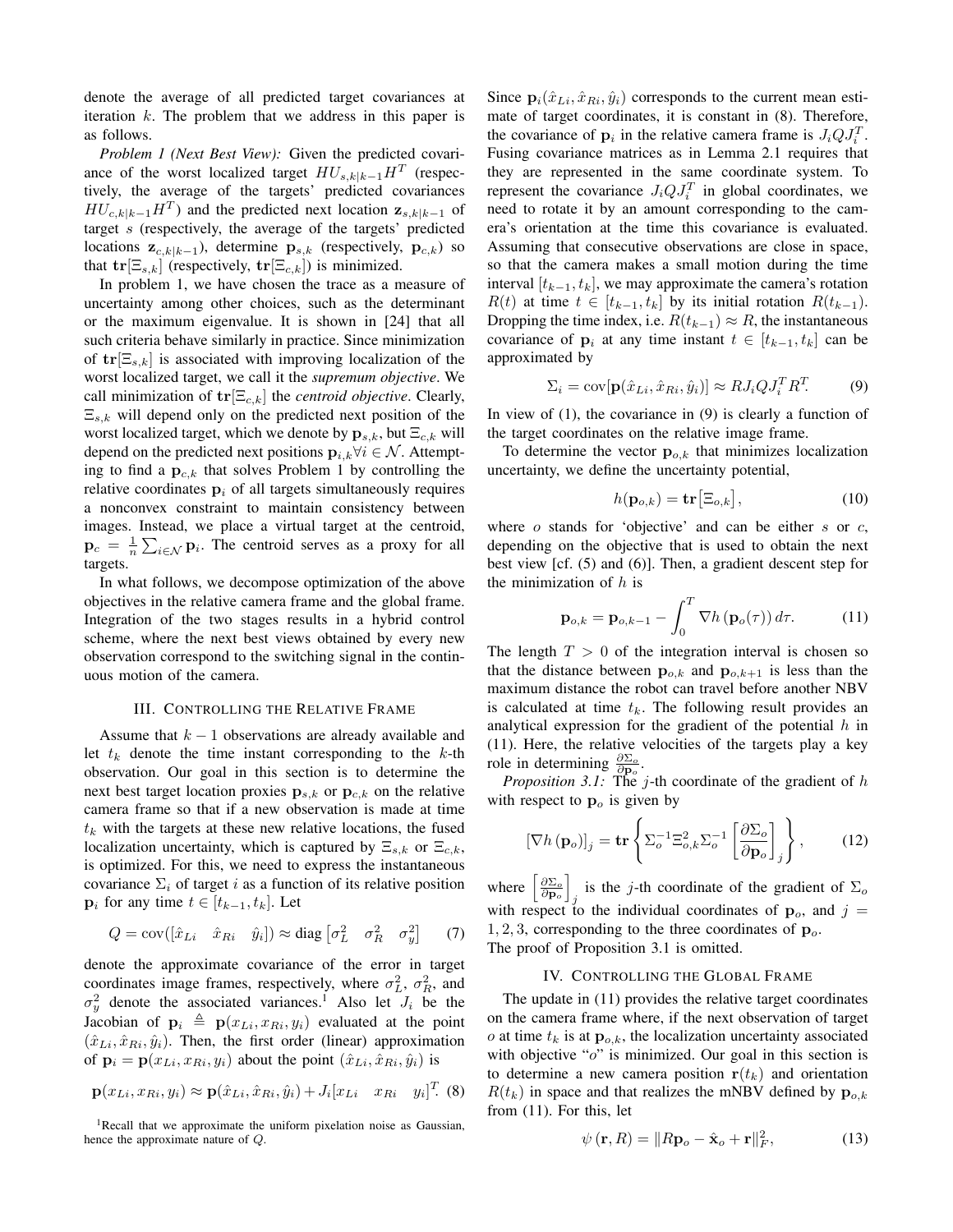

Fig. 2. The field of view for a stereo camera in the  $xz$  plane. The field of view in the  $yz$  plane is similar.

denote a positive semidefinite function that becomes zero only if the next best view is realized in the global frame, where  $\|\cdot\|_F$  is the Frobenious norm and to simplify notation we have dropped dependence of  $\hat{\mathbf{x}}_{o,k}$  and  $\mathbf{p}_{o,k}$  on the observation index k.

The stereo setup is not omnidirectional. For a 3D point to appear in a given image, the point must lie within the field of view of the stereo pair as the robot rotates and translates in an effort to minimize (13). The two cameras are identical to each other; they have square images with the same field of view, which is determined by the image width  $w$  and the focal length,  $f$ . Denote by  $S$  the set of points in relative coordinates that are visible to both cameras in the pair. In Fig. 2, this set is given by the blue shaded polyhedron

$$
S = \left\{ (x, y, z) \in \mathbb{R}^3 : |x| \le \frac{wz - bf}{2f}, \ |y| \le \frac{zw}{2f}, \ z > \frac{bf}{w} \right\},\tag{14}
$$

which is the intersection of two pyramids facing the positive z direction with vertices located at the two camera centers. Note that the intersection of the two pyramids is located at  $z = \frac{bf}{w}$ , and therefore any point with  $z < \frac{bf}{w}$  can not be in view of both cameras.

In (14), any feasible target location in relative coordinates can be written as

$$
(x_i, y_i, z_i)^T \triangleq \mathbf{p}_i(\mathbf{r}, R) = R^T(\hat{\mathbf{x}}_i - \mathbf{r})
$$
 (15)

In view of (14) and (15), we constrain the control variables  $(r, R)$  during the minimization of  $\psi(\mathbf{r}, R)$  to the set

$$
\mathcal{D} = \{ (\mathbf{r}, R) \in \mathbb{R}^3 \times SO(3) : (x_i, y_i, z_i) \in S \,\forall \, i \in \mathcal{N} \}. \tag{16}
$$

Define, further, the functions

$$
\phi_{i1}(\mathbf{r}, R) = \left(\frac{wz_i - bf}{2f}\right)^2 - x_i^2,
$$
\n
$$
\phi_{i2}(\mathbf{r}, R) = \left(\frac{wz_i}{2f}\right)^2 - y_i^2, \quad \phi_{i3}(\mathbf{r}, R) = z_i^2 - \left(\frac{bf}{w}\right)^2,
$$
\n(17)

that are positive if  $(\mathbf{r}, R) \in \mathcal{D}$ , where  $x_i, y_i$  and  $z_i$  are given in (15) as functions of r and R. Given a vector  $\mathbf{p}_o$ , an initial pose  $(r(t_{k-1}), R(t_{k-1}))$ , and an estimate of target locations  $\hat{\mathbf{x}}_i$  for  $i = 1, \dots, n$ , our goal is to solve the problem

$$
\min_{(r,R)} \psi(\mathbf{r},R) \text{ s.t. } \phi_{ij}(\mathbf{r},R) \ge 0 \quad \forall i \in \mathcal{N}, j = 1,2,3, (18)
$$

where  $(\mathbf{r}, R) \in \mathbb{R}^3 \times SO(3)$ . We solve problem (18) by designing a gradient flow on the space of rotations and translations that minimizes  $\psi$  while respecting the field of view constraints. We enforce the field of view constraints using a barrier method, which incorporates them into the objective function. Specifically, since the initial pose satisfies  $(r(t_{k-1}), R(t_{k-1})) \in \mathcal{D}$ , we choose  $\frac{1}{\phi_{ij}}$  as suitable barriers, since  $\frac{1}{\phi_{ij}} \to +\infty$  if any  $\phi_{ij} \to 0$  from the right. This gives rise to the objective function,

$$
\hat{\psi}(\mathbf{r}, R) = \psi(\mathbf{r}, R) + \frac{\rho}{n} \sum_{i \in \mathcal{N}} \sum_{j=1}^{3} \frac{1}{\phi_{ij}(\mathbf{r}, R)},
$$
(19)

where  $\rho > 0$  is a penalty parameter and multiplication by  $1/n$  ensures that the number of targets does not affect the strength of the penalty.

Letting  $t_{k-1} > 0$  denote the time instant associated with observation  $k - 1$  and for all time  $t \in [t_{k-1}, t_k]$ , we define the gradient flow

$$
\dot{\mathbf{r}} = -K \nabla_{\mathbf{r}} \hat{\psi}(\mathbf{r}, R), \qquad (20a)
$$

$$
\dot{R} = -R\nabla_R \hat{\psi}(\mathbf{r}, R),\tag{20b}
$$

on the joint space of camera positions  $\mathbb{R}^3$  and orientations  $SO(3)$ . K is a positive gain for numerical purposes. Equations (20), ensure that if  $R(t_{k-1}) \in SO(3)$  and  $R(t)$ evolves as in (20b) and  $\nabla_R \hat{\psi}(\mathbf{r}, R)$  is skew-symmetric, then  $R(t) \in SO(3)$  for all time  $t \in [t_{k-1}, t_k]$ , see, e.g., [25].

## *A. Gradients of the Global Potential Function*

In the remainder of this section we provide analytic expressions for the gradients in (20). In particular, the gradient of  $\psi$  with respect to r and R are given by

$$
\nabla_{\mathbf{r}} \psi = 2(R\mathbf{p}_o - \hat{\mathbf{x}}_o + \mathbf{r})
$$
 (21a)

$$
\nabla_R \psi = R^T (\mathbf{r} - \hat{\mathbf{x}}_o) \mathbf{p}_o^T - \mathbf{p}_o (\mathbf{r} - \hat{\mathbf{x}}_o)^T R.
$$
 (21b)

Equation (21b) is obtained by taking the first order approximation of  $\psi$  in a neighborhood of R, defined as  $R(I + \Omega)$ with  $\Omega$  a skew-symmetric matrix and using the fact that the matrix inner product is defined by  $\langle A, B \rangle = \text{tr}(A^T B)$ .

The gradients of  $\frac{1}{\phi_{ij}}$  with respect to r and R are available through the chain rule:

$$
\nabla_{\mathbf{r}} \frac{1}{\phi_{ij}} = \frac{-1}{\phi_{ij}^2} \frac{\partial \phi_{ij}}{\partial x_i} \nabla_{\mathbf{r}} x_i - \frac{1}{\phi_{ij}^2} \frac{\partial \phi_{ij}}{\partial y_i} \nabla_{\mathbf{r}} y_i - \frac{1}{\phi_{ij}^2} \frac{\partial \phi_{ij}}{\partial z_i} \nabla_{\mathbf{r}} z_i,
$$
\n(22a)\n
$$
\nabla_{R} \frac{1}{\phi_{ij}} = \frac{-1}{\phi_{ij}^2} \frac{\partial \phi_{ij}}{\partial x_i} \nabla_{R} x_i - \frac{1}{\phi_{ij}^2} \frac{\partial \phi_{ij}}{\partial y_i} \nabla_{R} y_i - \frac{1}{\phi_{ij}^2} \frac{\partial \phi_{ij}}{\partial z_i} \nabla_{R} z_i.
$$
\n(22b)

The coefficient derivatives in (22) are elementary. Next, the gradients of  $x_i, y_i$ , and  $z_i$  with respect to R are given by the skew symmetric matrices

$$
\nabla_R x_i = (1/2) \left[ R^T (\hat{\mathbf{x}}_i - \mathbf{r}) \mathbf{e}_1^T - \mathbf{e}_1 (\hat{\mathbf{x}}_i - \mathbf{r})^T R \right], \quad (23a)
$$

$$
\nabla_R y_i = (1/2) \left[ R^T (\hat{\mathbf{x}}_i - \mathbf{r}) \mathbf{e}_2^T - \mathbf{e}_2 (\hat{\mathbf{x}}_i - \mathbf{r})^T R \right], \quad (23b)
$$
  

$$
\nabla_R z_i = (1/2) \left[ R^T (\hat{\mathbf{x}}_i - \mathbf{r}) \mathbf{e}_3^T - \mathbf{e}_3 (\hat{\mathbf{x}}_i - \mathbf{r})^T R \right], \quad (23c)
$$

where  $e_1$ ,  $e_2$ , and  $e_3$  are unit vectors of the standard basis. Finally, the gradients of  $x_i, y_i$ , and  $z_i$  with respect to r are

$$
\nabla_{\mathbf{r}} x_i = -R\mathbf{e}_1, \quad \nabla_{\mathbf{r}} y_i = -R\mathbf{e}_2, \quad \text{and} \quad \nabla_{\mathbf{r}} z_i = -R\mathbf{e}_3.
$$
\n(24)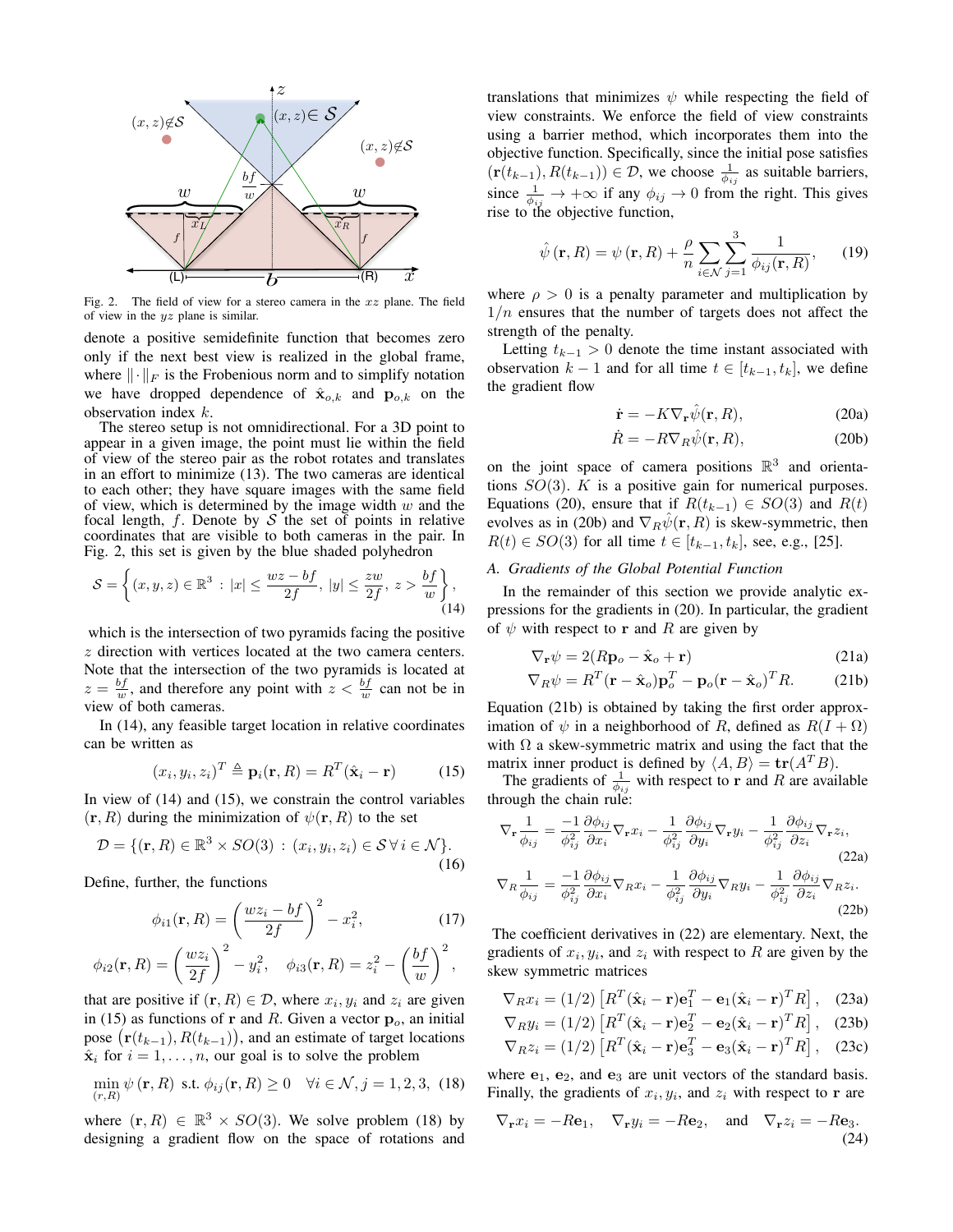

Fig. 3. Camera trajectories from one of the simulations used to create Figs. 5, 6, and 7. Colors correspond to these figures. The KF location outputs are plotted on top of the target trajectories with corresponding colors.



Fig. 4. A closeup of the trajectories Fig. 3. The final KF-output locations are plotted as  $\times$  with lines to connect them to guide the eye. The ground truth target locations are plotted as •. Each of the camera's outputs are plotted, and the colors correspond to the legend in Figs. 5, 6, and 7.

Combining (21), (22), (23), and (24), the gradients of  $\psi(\mathbf{r}, R)$ as required in (20) are

$$
\nabla_{\mathbf{r}} \hat{\psi}(\mathbf{r}, R) = \nabla_{\mathbf{r}} \psi + \frac{\rho}{n} \sum_{i \in \mathcal{N}} \sum_{j=1}^{3} \nabla_{\mathbf{r}} \frac{1}{\phi_{ij}},
$$
 (25a)

$$
\nabla_R \hat{\psi}(\mathbf{r}, R) = \nabla_R \psi + \frac{\rho}{n} \sum_{i \in \mathcal{N}} \sum_{j=1}^3 \nabla_R \frac{1}{\phi_{ij}}.
$$
 (25b)

Note that (25b) is a skew-symmettric matrix.

# V. SIMULATION RESULTS

In this section, we illustrate our approach in computer simulations. Subject to pixelated images (quantized noise), we compare the localization performance of the proposed two motion objectives, namely the *supremum objective* and the *centroid objective*. All simulations were performed using image width equal to 1024 pixels and a baseline (b from Fig. 2) of 10 cm. The standard deviation of the Gaussian approximation to quantization noise was set equal to 1 pixel.

In each simulation, the stereo cameras localize a group of mobile targets that fly in the Olympic ring pattern, which represents a difficult maneuvering task for unmanned aerial vehicles, in which precise localization would be critical. The three upper target trajectories move counterclockwise while the two lower trajectories move clockwise at 0.5 m/s. Although the group's motion is not *a priori* known to the



Fig. 5. The minimum, mean, maximum errors localization from the *centroid objective*, averaged over 100 simulations.



Fig. 6. The minimum, mean, maximum errors localization from the *supremum objective*, averaged over 100 simulations.

cameras, the cameras use the constant acceleration model of target motion. This model is integrated into the respective Kalman Filters. The penalty parameter,  $\rho = 1e-2$ , ensured that all targets remained within the 70◦ field of view.

Given a frame rate and sensor speed, which for our simulations were set equal to 30 fps and 1 m/s, we set the integration time interval  $T$  so that the distance between  $\mathbf{p}_{o,k+1}$  and  $\mathbf{p}_{o,k}$  is the distance the camera travels before taking a new measurement. Once the new mNBV  $\mathbf{p}_{o,k+1}$ has been determined in the relative frame, the camera drives (in the global coordinates) to realize  $\mathbf{p}_{o,k+1}$ . The gain for the global update was  $K = 0.1$ . The camera moves until one of two events occurs. Either the next best view is successfully realized, or the robot moved the maximum distance.

We show the results of 100 simulations. The initial camera location in each simulation was a random point on a sphere centered at the origin of the  $XYZ$  coordinate system shown in Figure 3. The orientation was initialized toward the centroid of the targets. All observations were faced with quantization noise after pixel coordinates are rounded to the nearest integer.

Figure 3 shows an example of camera trajectories in one of the simulations. Figure 4 plots the KF location outputs on top of the actual target trajectories from one of the 100 simulations that were used to create Figs. 5, 6, and 7. Figures 5 and 6 show the localization error per target for